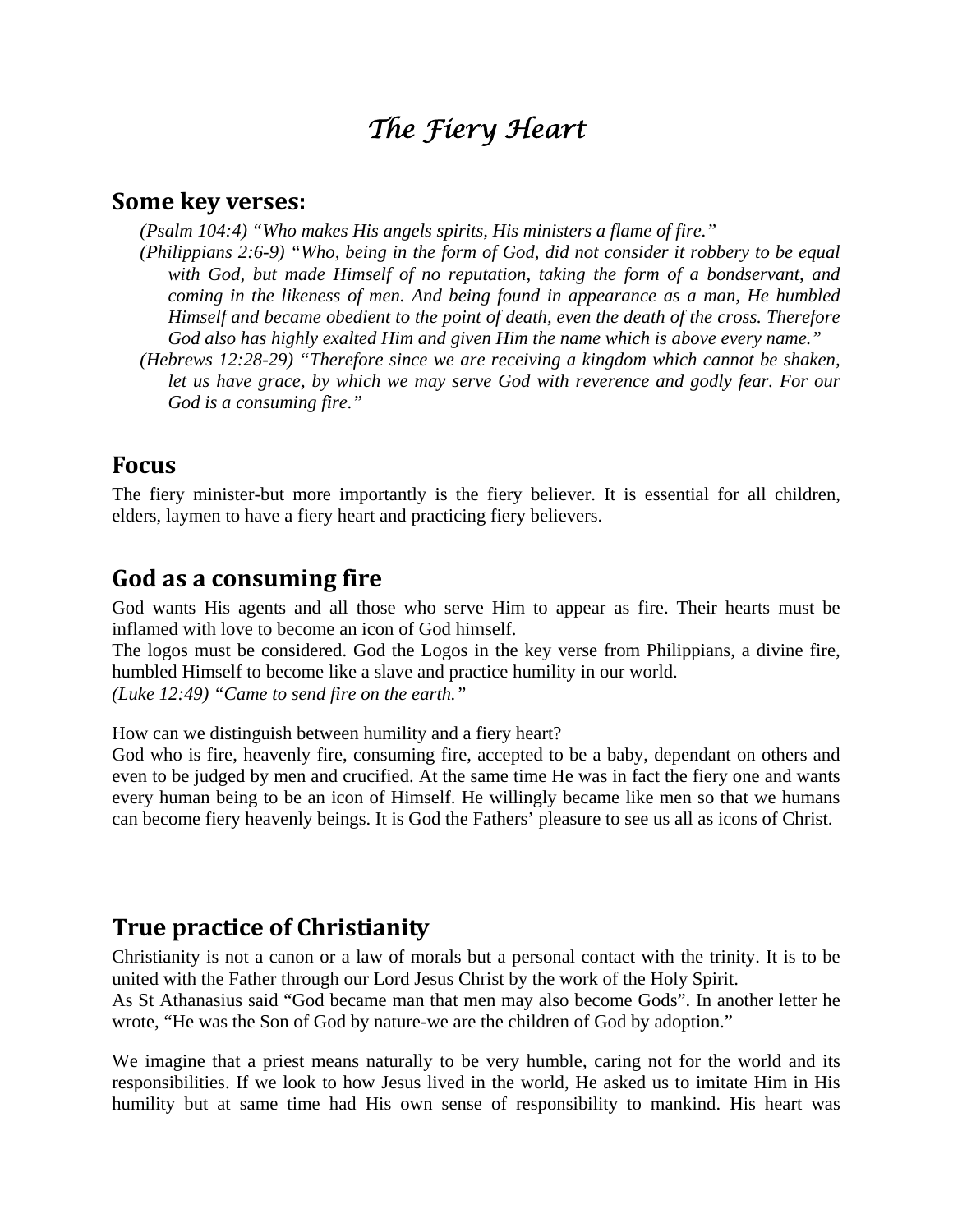inflamed with love, wanting every single person to enjoy His love. Every person, every child, baby, lady, man has His own place in the heart of Jesus.

To practice humility does not mean to be out of this world with no care for others. Instead each one must have a heart that is wide open…so that even those who persecute the church, foreigners, friends, enemies, those who believe or do not…all find a special place in our heart. As St John Chrysostom wrote, "He came to change men into angels and to change the earth into heaven, so that not only can we say that the church is an icon of heaven but we hope all the world may become an icon of heaven" with all mankind being fiery beings, full of love like angels.

## **THE HISTORY OF GOD WITH HIS PEOPLE**

## **Abraham**

At the time when God chose Abraham, it was Abraham alone in the whole world who worshipped God. Perhaps Sarah his wife also shared his faith, but even his family was far from God.

All of mankind turned their back on God. Only Abraham faced God and craved for Him to be the Father of all believers. Abraham (and with him all believers) entered a covenant with God.

In the book of Genesis 15:17, God asked Abraham to offer a sacrifice (animal or bird) divided in two parts, after which there was a smoking oven and a burning torch that passed between the two pieces. It was as if God passed through the pieces and there was smoke and fire, as if God means to say "I am fire, I love all mankind, I want to pass and dwell among my people,

that her daughters were extremely good and polite girls and she was confused as to what the problem could possibly be. The principal said that the problem was that every one they came in contact with loved them, the teachers and students. Any time they noticed a person doing any wrong they brought a picture of the crucified Christ and asked, "How can you lie, fight or do any wrong while the Lord Jesus Christ saved you and redeemed you?"

The mother knew that at home they would say to their parents "Why are you doing this when the Lord was crucified on your behalf?"

The principal was concerned that it was a government school and several little kids went home and asked their parents to believe in the crucified Lord Jesus Christ and the principal found it was the work of her two small girls who taught the other children to witness to Jesus Christ, revealing the redeeming work of Christ to the Muslim children.

Their hearts were set aflame with love, till they could not stop themselves from witnessing for Christ, wanting every child to share their joyful experience.

We sometimes think we need special classes, courses or seminars about how to evangelize, but what is needed is for every member of the church to enjoy their fiery God and through this experience they can witness for Him without the church imposing this on them.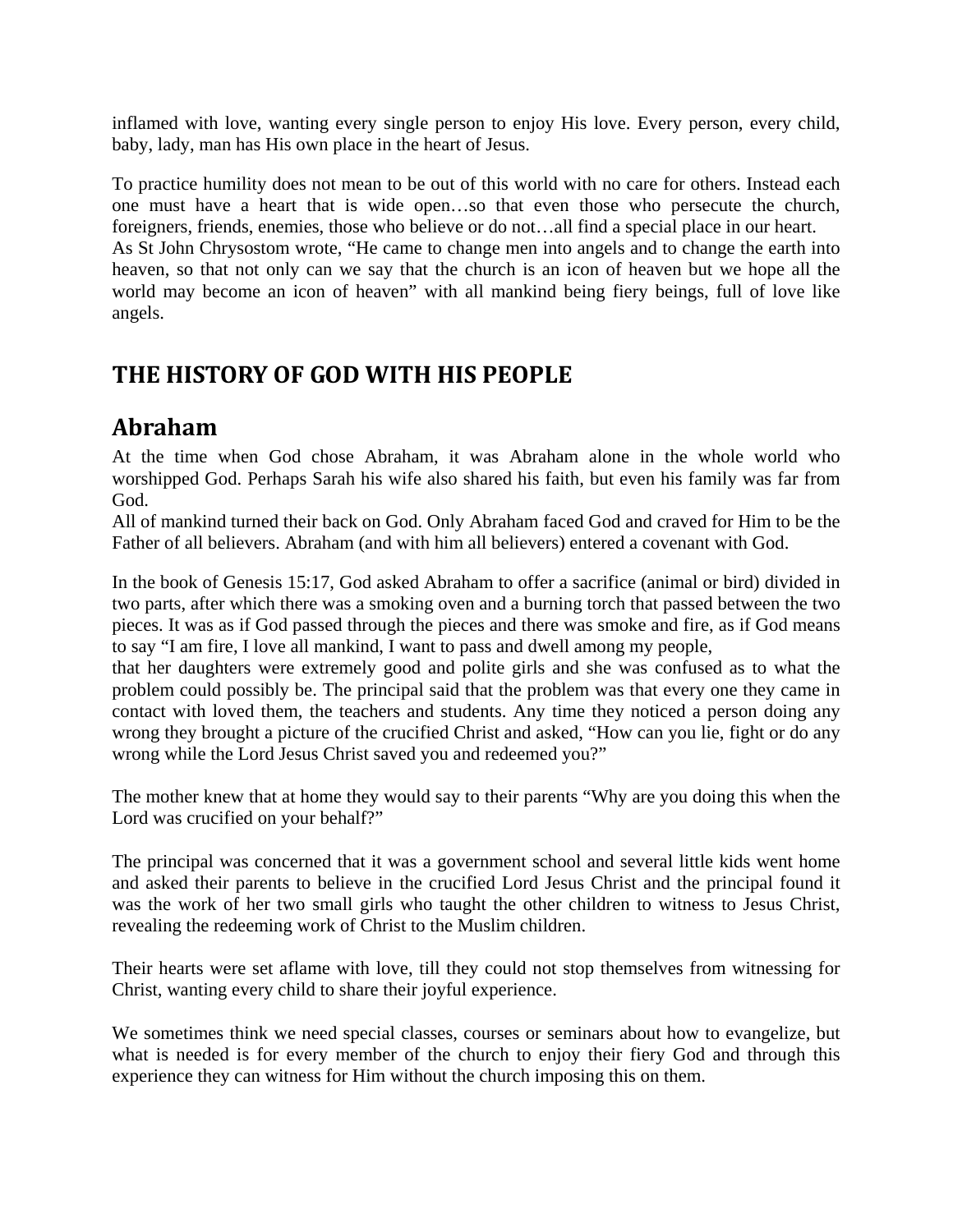## **Saul**

Saul was very zealous and thought he was the most righteous man next to his teacher Gamaliel. He worked hard to abolish Christianity and devoted all his time and energies to work for his religion.

He discovered suddenly that he was on the wrong track when he saw the light from heaven and found he was in darkness…but following this the brightness of Christ began to be reflected in him.

He found that instead of serving, he was fighting His God. He was totally transformed after this and became a chosen vessel to witness wherever he went. If he was among Jews or gentiles, in a ship or on a sea shore, in a temple or among a Christian congregation, with any family, at any house, in any jail…nothing involved his heart more than the desire to reveal how he enjoyed his fiery God. He was desperate for all to enjoy the Christian fiery life.

through the sacrifice so that all people may become fiery beings, full of joy and of love." This first covenant between God and man was by fire.

### **Moses**

The 1<sup>st</sup> leader of the people was Moses. He tried to defend his people and redeem them from the oppression of Pharaoh and in line with this he killed the Egyptian who oppressed the Hebrew slave. But he escaped because of his fear of Pharaoh. He failed in his mission to defend his people and his heart in the following forty years turned very cold towards his people.

After forty years, God called Moses to return to free His people but Moses refused, claiming that he couldn't speak fluently. He tried to avoid God's call and asked Him to send another more suitable. God insisted that the Exodus would happen through his work. God not only said that He would give him the words to speak, but that He Himself would be on his tongue, within his mouth, in his heart and it would be inflamed with love to be a vessel for God's work in a way that his ministry would be sure to be very successful.

He beheld God in the fiery bush and heard God speaking to him. He removed his shoes and discovered the Logos would come to the world through the fiery bush which symbolises St Mary. The bush is also a symbol of the incarnation of the Logos and at the same time the body of Jesus Christ, the church, would receive the fiery Jesus and be transformed to appear as the heavenly congregation, full of fire.

Moses saw in this fire how God worked with him and how the divine fire inflames our heart to work. This work is not only the responsibility of the servants and clergy but every believer must imitate Moses and accept the Logos to live with them and within them for our hearts to be inflamed with love.

## **Two young Evangelists**

Once a lady asked me to visit her concerning a problem she had with regard to her daughters involving the Principal of their preschool.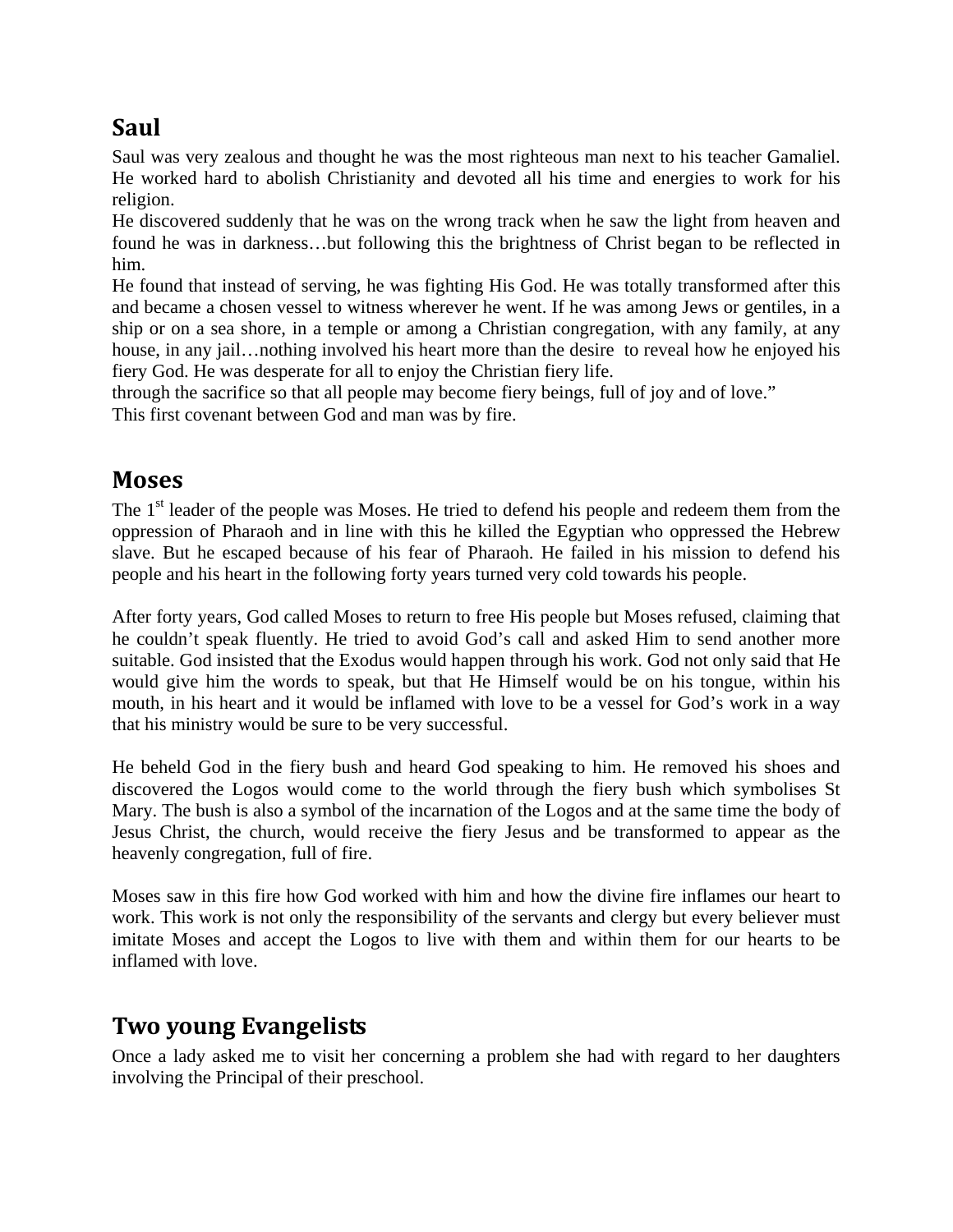When she was called in to see the principal, she expressed to the principal

## **Hope in His promises**

But how can I be a fiery person full of light when I am a sinner fighting with carnal, bodily lusts and desires and am confused with bad thoughts…with a heart too narrow to love those who hate me? How can I witness to Christ in this state?

A verse full of promise and hope from Zechariah 2:5, God said, "I will be a wall of fire all around her, I will be the glory in her midst"

The promise of God to every one of us is that He is your fiery wall, He is your glory within your heart. Why be afraid of sin? Why focus your eyes on your sins? Why do you say "I am a sinner, I am very weak"? Why don't we direct our eyes, our heart, our emotions, our senses to God and see His sweetness and strength. St Paul said, "I can do all things through Christ who strengthens me". You are not alone.

## **The Rich Father**

I remember a poor man came to Father Pishoy Kamel and said he was very upset. He had heard two people speaking on the tram, they were comparing wealthy, influential relatives who could help them financially. The man was saddened as his family was very poor and could not help him. He felt resentful towards God and said "Why God did you create me in a very poor family?"

Father Pishoy smiled and asked him "Did you tell them who your father is?"

The man said, "He is very poor like me".

Abouna said, "How could that be? God is your Father, the angels and archangels are your relatives, and your home is in heaven. Why didn't you say to them, 'Oh my Father is in heaven and in my heart, He strengthens me and is the fiery wall that surrounds me so that nothing can pass through Him into my heart, even the fiery attacks of satan'"

How can lust overcome me when I am surrounded with the Divine fiery wall? Nothing can pass through to my heart and mind.

How can I live in purity practically?

Don't be afraid-even while you are fighting it is for your victory, for your crowning, If you feel you are extremely weak, then lift your heart to God and say "You are my wall, You can surround my heart and mind, You can

We also are in desperate need to discover that Christianity is not just some dogma or doctrine to believe in, or some morals to guide our behavior or a specific way to worship God.

## **Angels of God**

These are all aspects of Christianity but the true core and essence of Christian life is to enjoy the personal contact with the Holy trinity in the church. When you enjoy having Jesus in your heart, and are guided by the Holy Spirit, you will naturally become like an angel of God. Nothing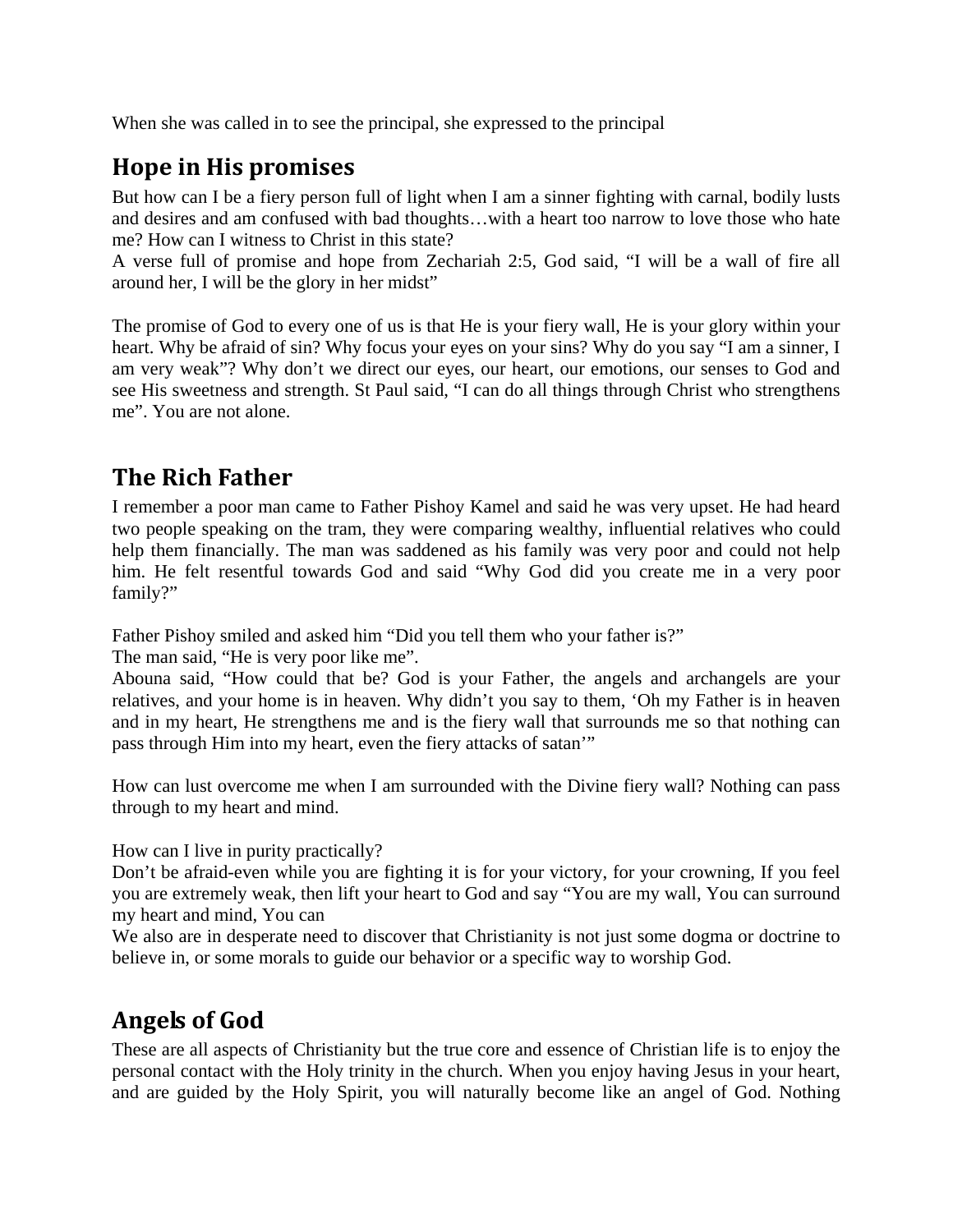should prevent us from preaching about our Christ.

### **God as Father**

Once a Muslim convert was asked why he converted. He said that he had never imagined that he could look to God as Father but used to perceive God as fearful and isolated from him in heaven in his own heavenly atmosphere who couldn't feel or share in his weakness. He felt he was a weak human with his own emotions and God being far and detached from all that, creating a gap between them. He found that he could enjoy Christianity by the phrase "Our Father". He said, "God is my own, He is my Father"

How many times do we say the phrase "Our Father" and feel a fraction of this mans joy?

## **God as The Light**

I remember at the time of Gamal Abdel Naser, how the city of Alexandria experienced many blackouts. Often the people would walk in the street carrying candles and as I was walking such one night, I met a man and said, "Alexandria is all in darkness", but he smiled and said, "Abouna I want to tell you that because you were born in light you can enjoy what I feel. I received the light of Christ and to me there is no darkness at all. I can't feel the darkness of Alexandria because the light of Christ is in my heart."

Do we feel the same way?

Sometimes we want to preach Christianity but first we must ask God to reveal Himself within our hearts, to enjoy His light and through this light we can shine and be the light of the world like Jesus. It's not our own light but His which dwells in our heart.

subsequently enjoy this gift. We can be like the cherubim who are fiery beings. They are the throne of God, the fiery vehicle. When we are in fellowship with the Lord, we too will become fiery vehicles and thus be like the cherubim.

### **God's eyes**

How can I become a fiery believer?

It seems easy for the priest, monk or pilgrim, but not for the young suffering with sin and lust. We can be fiery believers when we look to the world as a gift from God, and we thank God for all His gifts and we begin to see Him in all that is in this world till we live in heaven. Heaven is not far from us. Truly it is in our hearts, it is also in this world. I see in the world the Lord Himself who created this world as my own palace.

St Gregory of Nyssa said "God created man after He created this whole world as a palace for the king and queen, Adam and Eve."

You also are a king/queen. You have the authority from the Lord Himself. Therefore when we look to the world through the eyes of the Lord Jesus, our hearts will be inflamed with love.

How did St Paul become a fiery apostle who changed many people and established many congregations across the world? He would say "I believe everything works for the good of those who love God".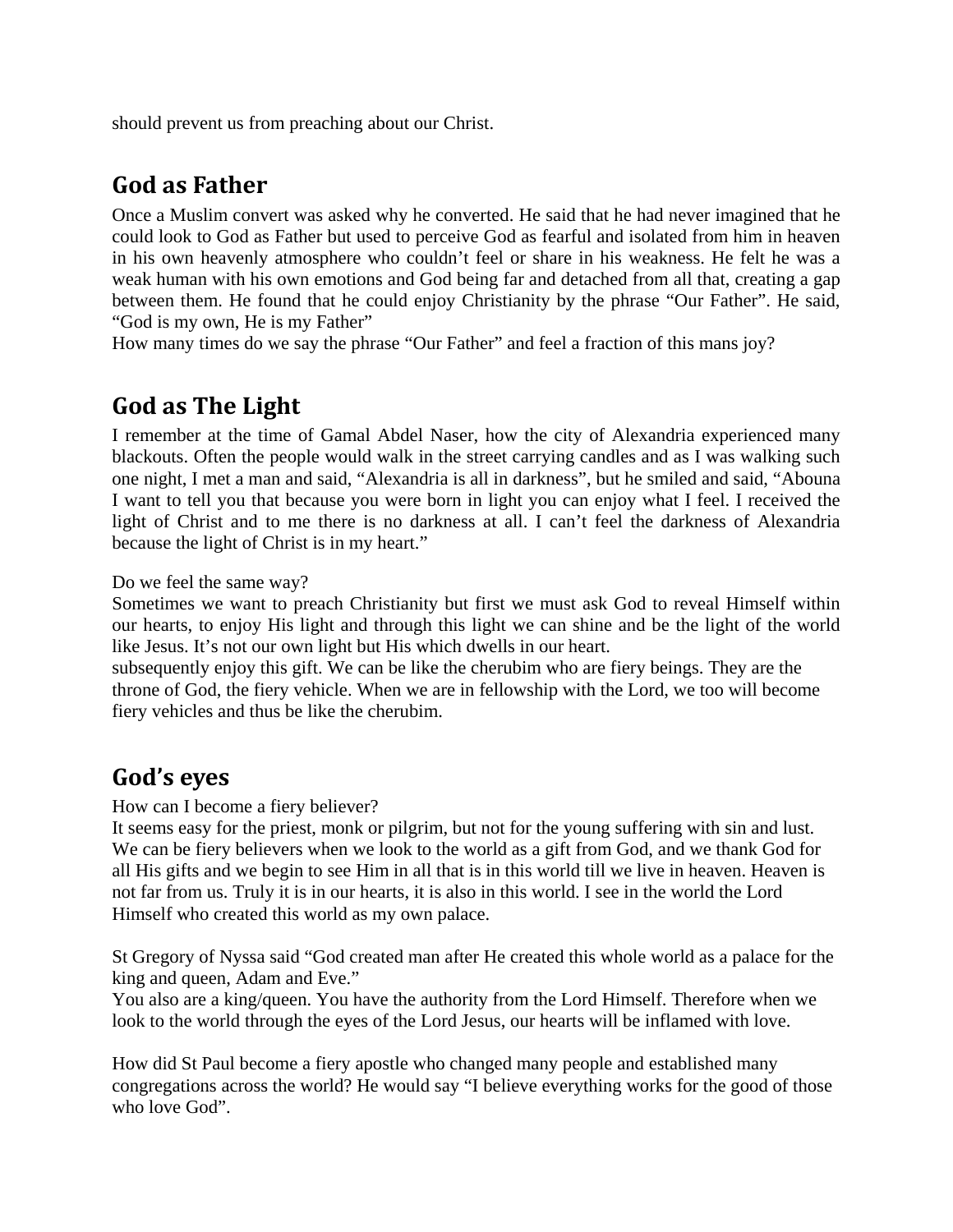He chose for me my home, my church, my workplace, even what I see as failures, God can change even these to be successes for me.

All is for my progress and thus in every moment I can enjoy the newness of life. Every morning a new life, a new day begins and thus I can never experience boredom. Every time I see my Lord seems like the first so that my heart is always inflamed with love.

## **Worshipping God without formality**

To enjoy the fiery heart we can't worship God in formalities. He wants you to be His own child. I can't imagine a child calling his father and saying, "Will you accept me home to sleep tonight or should I go to a hotel?"

This would insult the father who would say, "How can you ask that? If you are my son /daughter, how is it that you ask permission to enter your own home?"

sanctify all my senses…I am not afraid of sin because You are my friend, my refuge, You are everything to me."

## **Thanksgiving as a weapon of faith**

I was once speaking concerning thanksgiving and was asked by a man present, "How can I thank God while I commit a sin and I've been a slave of this sin for 10 years? It's too hard to thank God when I can't be free from this sin."

So I told him that when he practiced this sin to make a matanya and say "Thank you God for revealing and allowing me to discover my weakness. I am very weak, Can You change my life? Can You sanctify my senses, Can You work in my heart?" and that he would experience His strength.

A lady from Cairo wanted to visit me concerning her spiritual life. She said she had struggled with a specific sin for many years. She had heard a tape containing my advice for this man and each time she fell in this sin, she said, "Thank you God for You revealed my weakness; I believe You can work in my heart". She felt a new strength and was set free from this sin and had come to ask for another spiritual exercise.

We are not weak, because we are not alone. We have to believe that we receive His Body and Blood and are true members of His Body. If we've received the Holy Spirit in baptism and chrismation, then why are we afraid of sin? We have to be fiery beings regardless of all our weaknesses.

### **Elijah the fiery believer**

Having a heart full of fire will make us protected by fiery chariots and heavenly hosts. Elijah's disciple, when the king of Syria's whole army surrounded the mountain they were on, said: "What can only two of us do without any arms?"

Elijah told him not to worry and prayed that God would open his eyes. When Elishah then looked to heaven, he saw fiery chariots descending from heaven and surrounding the mountain. Why should we fear? We should not worry or fear the devil, or sins, or men, or anything in this world as in Him we become fiery beings that are supported by God.